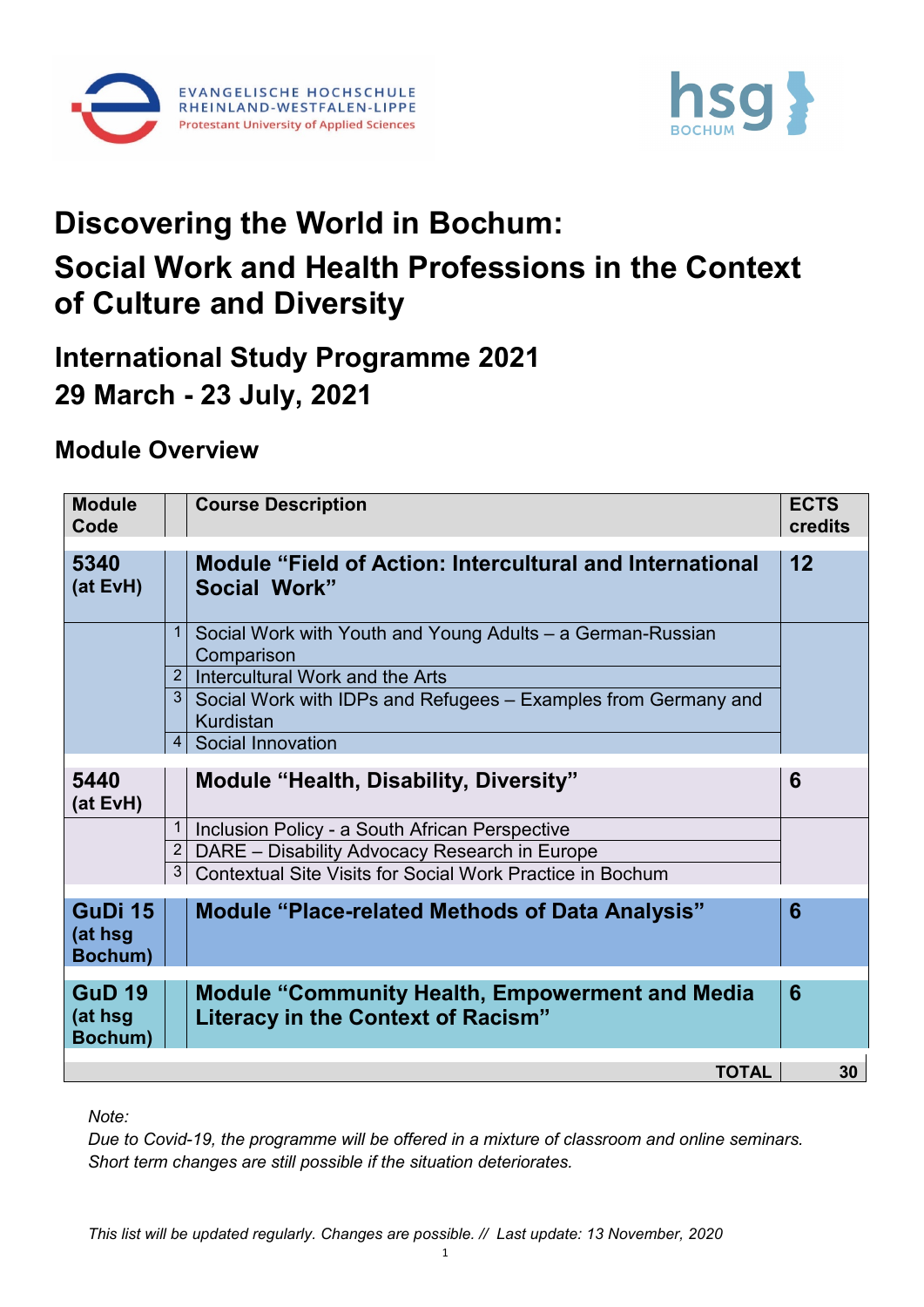



## **Course list**

|  | <b>Module</b><br>Code |                | <b>Course Description</b>                                                                                                                                                                                                                                                                                                                                                                                                                                                                                                                                                                                                                                                                                                                                                      | <b>ECTS</b><br>credits |
|--|-----------------------|----------------|--------------------------------------------------------------------------------------------------------------------------------------------------------------------------------------------------------------------------------------------------------------------------------------------------------------------------------------------------------------------------------------------------------------------------------------------------------------------------------------------------------------------------------------------------------------------------------------------------------------------------------------------------------------------------------------------------------------------------------------------------------------------------------|------------------------|
|  | 5340<br>(at EvH)      |                | <b>Module "Field of Action: Intercultural and International</b><br><b>Social Work"</b><br>Includes 4 seminars and 1 exam for the whole module: term paper or presentation                                                                                                                                                                                                                                                                                                                                                                                                                                                                                                                                                                                                      | 12                     |
|  |                       | 1 <sup>1</sup> | Social Work with Youth and Young Adults - a German-<br><b>Russian Comparison</b>                                                                                                                                                                                                                                                                                                                                                                                                                                                                                                                                                                                                                                                                                               |                        |
|  |                       |                | Prof Dr Dirk Nüsken, Professor of Theory and Practice in Social Work, EvH<br><b>Bochum</b><br>Ekaterina Shadrova, PhD in Education, Associate Professor at Volodga State<br><b>University, Russia</b>                                                                                                                                                                                                                                                                                                                                                                                                                                                                                                                                                                          |                        |
|  |                       |                | Socio-educational work with adolescents and young adults is one of the core<br>elements of social work. In this course, we present current concepts and methods of<br>working with adolescents and young adults from Germany and Russia. Attention will<br>be given to analysing and comparing the challenges involved as well as helpful<br>support strategies that could be engaged. In addition, attention will be given to the<br>question of child protection and social diagnostics with adolescents, as well as the<br>question of "care leavers". Students will be expected to present a case study based<br>on their practical experience, for group discussion.                                                                                                      |                        |
|  |                       | 2 <sup>1</sup> | <b>Intercultural Work and the Arts</b>                                                                                                                                                                                                                                                                                                                                                                                                                                                                                                                                                                                                                                                                                                                                         |                        |
|  |                       |                | Prof Dr Marichen van der Westhuizen, Associate Professor of Social Work,<br>University of the Western Cape, South Africa<br>This seminar will focus on knowledge, understanding and skills that will enable<br>students to work in multicultural context. The aim is to assist different cultural groups                                                                                                                                                                                                                                                                                                                                                                                                                                                                       |                        |
|  |                       |                | to engage with each other through creating platforms where mutual understanding<br>can develop, prejudice can be addressed and tolerance for differences can be<br>stimulated. Concepts of 'culture', 'multi-culture', and 'inter-culture' will be explored.<br>The use of the arts, as a non-verbal communication technique, will inform practical<br>examples of ways to move towards an intercultural context where similarities and<br>differences are being acknowledged and used to the advantage of the greater group.                                                                                                                                                                                                                                                  |                        |
|  |                       | 3 <sup>1</sup> | Social Work with IDPs and Refugees - Examples from<br><b>Germany and Kurdistan</b>                                                                                                                                                                                                                                                                                                                                                                                                                                                                                                                                                                                                                                                                                             |                        |
|  |                       |                | Prof Dr Cinur Ghaderi, Professor of Psychology, EvH Bochum                                                                                                                                                                                                                                                                                                                                                                                                                                                                                                                                                                                                                                                                                                                     |                        |
|  |                       |                | Dr Luqman Saleh Karim, Lecturer, University for Sulaimani, Iraq<br>According to UNHCR, 2019 almost 80 million people were forced to flee their homes                                                                                                                                                                                                                                                                                                                                                                                                                                                                                                                                                                                                                           |                        |
|  |                       |                | because of wars and conflicts. Most remain near their home as internally displaced<br>people (IDPs) within their own country or as refugees in neighbouring counties.<br>Germany was the fifth most important host country for refugees. The Kurdistan<br>Region of Iraq has witnessed many wars and humanitarian crises in the last decades<br>but has now turned into a safe haven for refugees and IDPs. In this seminar, topics,<br>goals, and challenges of professional social work with refugees and IDPs in Germany<br>and Kurdistan are highlighted. From an international comparative perspective, the<br>political regulation of flight, the heterogeneous causes and motives as well as the<br>social and psychological power of the phenomenon will be discussed. |                        |
|  |                       |                |                                                                                                                                                                                                                                                                                                                                                                                                                                                                                                                                                                                                                                                                                                                                                                                |                        |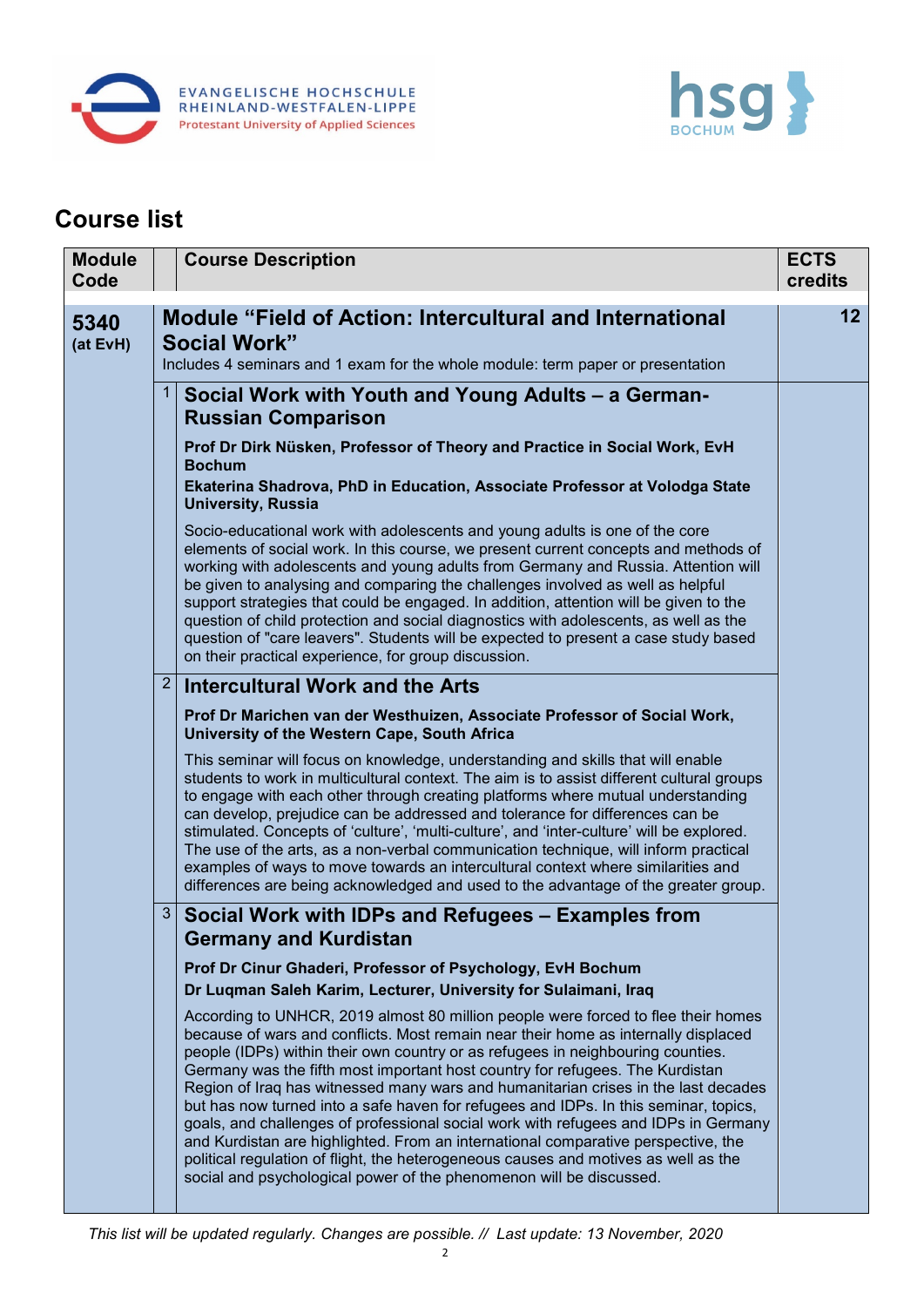



|                  | $\overline{4}$ | <b>Social Innovation</b>                                                                                                                                                                                                                                                                                                                                                                                                                                                                                                                                                                                                                                                                                                                                                                                                             |   |
|------------------|----------------|--------------------------------------------------------------------------------------------------------------------------------------------------------------------------------------------------------------------------------------------------------------------------------------------------------------------------------------------------------------------------------------------------------------------------------------------------------------------------------------------------------------------------------------------------------------------------------------------------------------------------------------------------------------------------------------------------------------------------------------------------------------------------------------------------------------------------------------|---|
|                  |                | Prof Dr Roland Schöttler, Professor of Social Economics, EvH Bochum<br>Jonas Christensen, Ass. Prof./Senior Lecturer, Malmö University, Sweden                                                                                                                                                                                                                                                                                                                                                                                                                                                                                                                                                                                                                                                                                       |   |
|                  |                | In times of dynamic change, societies and organizations are often looking for new<br>solutions to changing social challenges and problems. In this context, the term social<br>innovation is frequently used. But what exactly is meant by social innovation and how<br>can the emergence of social innovation be promoted and organized? In our seminar<br>we want to deal with these questions, which are becoming increasingly important for<br>social organizations.                                                                                                                                                                                                                                                                                                                                                             |   |
|                  |                | <b>Module "Health, Disability, Diversity"</b>                                                                                                                                                                                                                                                                                                                                                                                                                                                                                                                                                                                                                                                                                                                                                                                        | 6 |
| 5440<br>(at EvH) |                | Includes 3 seminars and 1 exam for the whole module: term paper or presentation                                                                                                                                                                                                                                                                                                                                                                                                                                                                                                                                                                                                                                                                                                                                                      |   |
|                  | 5              | <b>Inclusion Policy - a South African Perspective</b>                                                                                                                                                                                                                                                                                                                                                                                                                                                                                                                                                                                                                                                                                                                                                                                |   |
|                  |                | Dr Ingrid Daniels, Director of Cape Mental Health, South Africa                                                                                                                                                                                                                                                                                                                                                                                                                                                                                                                                                                                                                                                                                                                                                                      |   |
|                  |                | The Apartheid regime prior to the new democracy in 1994 in South Africa constructed<br>and engineered social, political and economic policies and laws based on racial<br>segregation and discrimination. After 1994, the new democratic government of South<br>Africa, with its Reconstruction and Development Policy, the Constitution of the<br>Republic of South Africa, No.108 of 1996, and Bill of Rights paved the way for the<br>rights of all persons and sought to afford them dignity, equality and inclusion. Despite<br>our challenges and the slow implementation of policies, South Africa remains a<br>country that offers a great example in policy development and laws to facilitate<br>inclusion and to accommodate diversity of all persons from different cultures,<br>religions, gender, disability and race. |   |
|                  | 6              | DARE – Disability Advocacy Research in Europe                                                                                                                                                                                                                                                                                                                                                                                                                                                                                                                                                                                                                                                                                                                                                                                        |   |
|                  |                | Prof Dr Theresia Degener, Professor of Law and Disability Studies, EvH<br>Bochum, Director BODYS Bochum Center of Disability Studies                                                                                                                                                                                                                                                                                                                                                                                                                                                                                                                                                                                                                                                                                                 |   |
|                  |                | María Gómez-Carrillo de Castro, Marie Sklodowska-Curie Early-Stage<br>Researcher, Observatory on Disability and Human Rights Observatory, ISCDP,<br>Universidade de Lisboa, Portugal                                                                                                                                                                                                                                                                                                                                                                                                                                                                                                                                                                                                                                                 |   |
|                  |                | Claudia Harris Coveney, Marie Sklodowska-Curie Early-Stage Researcher,<br>Centre for Disability Studies, School of Sociology and Social Policy<br><b>University of Leeds, UK</b>                                                                                                                                                                                                                                                                                                                                                                                                                                                                                                                                                                                                                                                     |   |
|                  |                | The goal of the Disability Advocacy Research in Europe (DARE) programme is to<br>train the new generation of researchers in the field of disability rights, by embedding<br>them in the top universities in this field, with exposure to key civil society<br>organisations working at grassroots level to secure the rights of persons with<br>disabilities. DARE brings together Europe's leading disability research and advocacy<br>organisations from both the academic and the non-academic sector. The seminar will<br>give insight into two research projects with focus on participatory research and social<br>movements.                                                                                                                                                                                                  |   |
|                  | 7              | <b>Contextual Site Visits for Social Work Practice</b>                                                                                                                                                                                                                                                                                                                                                                                                                                                                                                                                                                                                                                                                                                                                                                               |   |
|                  |                | Franziska Witzmann, Academic Assistant, Bochum Centre for Disability<br><b>Studies, EvH Bochum</b>                                                                                                                                                                                                                                                                                                                                                                                                                                                                                                                                                                                                                                                                                                                                   |   |
|                  |                | This seminar involves site-visits in the Ruhr Metropolitan Region to facilities and<br>agencies involved with a variety of programs and approaches to Social Work,<br>including counselling centers and agencies that work with children and youth,                                                                                                                                                                                                                                                                                                                                                                                                                                                                                                                                                                                  |   |